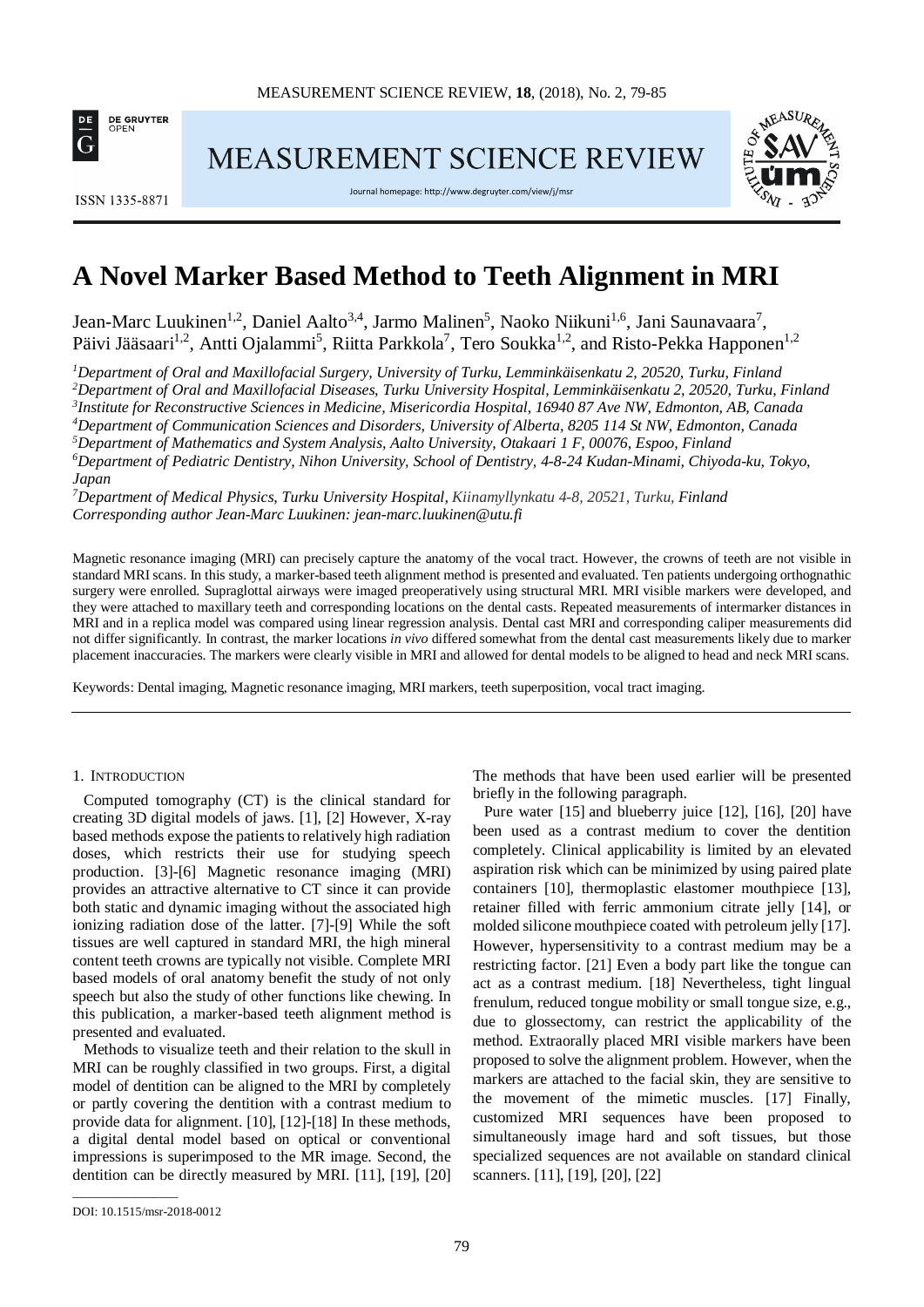# 2. SUBJECTS & METHODS

# *Patients*

Ten patients (6 men and 4 women) undergoing orthognathic surgery treatment were recruited. According to the clinical standards of the hospital, the surgical operations were planned based on cephalograms, and CT scans were not clinically justified. The youngest patient was 19 and the oldest 47 years old (Table 1.). Each patient signed an informed consent form. The procedure was approved by the Ethical Board of the Hospital District of Southwest Finland.

Table 1. Descriptive statistics of the patients participating in the study. Mean distance measures (± standard deviation) based on structural MRI: I-PNS (incisor-posterior nasal spine), M-S (molarsella), and W (width dd 16–26).

|                     | Men            | Women          | All            |
|---------------------|----------------|----------------|----------------|
| <b>Participants</b> | 6              |                | 10             |
| Age (years)         | $34 + 9$       | $27 + 10$      | $31 + 9$       |
| $I-PNS$ (mm)        | $61.0 \pm 6.9$ | $54.3 \pm 4.8$ | $58.8 \pm 6.9$ |
| $M-S$ (mm)          | $82.4 \pm 6.7$ | $75.3 \pm 4.5$ | $79.3 \pm 6.4$ |
| $\bf{W}$ (mm)       | $54.9 \pm 3.2$ | $50.5 \pm 2.7$ | $52.9 \pm 3.7$ |

#### *Dental casts*

Dental casts and a bite index were taken for each patient. [23] Central occlusion was recorded using a bite index (made of beeswax). The bite index was also used in MRI to ensure central occlusion.

### *Markers*

Custom-made MRI-visible markers (Fig.1.a) were attached to the teeth on the buccal/labial side of first maxillary incisors (dd 11 and 21) and molars (dd 16 and 26). The markers were also attached to the corresponding places on the dental casts (Fig.1.b). An orthodontic instrument (a Boone bracket positioning gauge) was used for vertical and caliper for horizontal placement. The exact place varied between the patients to make sure that the markers did not disturb the occlusion. An adhesive (Scotchbond TM Universal) was chosen to attach the markers rigidly to the dental surface with minimal risk of damage to the enamel surface during removal. Markers were attached to dental casts with a two-component adhesive (Araldite Rapid, Huntsman).

The MRI markers that were used had a flattened half spherical shape of diameter  $5.0 \pm 0.3$  mm and thickness of 3.0  $\pm$  0.3 mm. The markers had a flat facet to facilitate attachment to a dental surface using UV hardening dental adhesive.

The MRI signal from the marker is due to vegetable oil (food quality canola oil) whose most abundant fatty acid components are in the fluid phase at room temperature. The oil is bound to a matrix, produced from a circular aspen wood (*Populus tremula L.*) disk of diameter  $3.8 \pm 0.1$  mm and thickness  $2.0 \pm 0.0$  mm.

To produce the disks, furniture quality aspen blocks were first slowly air dried in a slightly elevated room temperature as is usual in all woodworking. When the material was deemed dry enough for cutting, wooden circular disks were produced in batches of several hundreds of items. Another heat treatment is required to drive out the remaining moisture, and it was carried out by heating the disks using an infrared lamp for about 15 minutes. Since the temperature measurement of such small objects is difficult, the desiccation process was only visually observed so that the wood material would not get carbonized, thereby destroying the capillary structure. The weight of the disks was measured several times during the process, and the disks were deemed ready when no decrease in weight could be observed by additional infrared irradiation. It was observed that the weight of a successfully desiccated disk would soon rise markedly if it was left in the analytical balance unprotected against the humidity of air. After having removed practically all water from the wood material, vegetable oil is introduced without delay into its capillary structure by immersion. Immersion time of several hours was used. Finally, between 51-55 % of the marker matrix weight (with reachable maximum at 57 % of weight) consists of MRI visible oil.

The coating of the markers is obtained by dipping the markers in Bisphenol A -based epoxy resin. Before applying the coating, the marker matrices were rounded in a sanding drum to remove sharp corners where the coating would peel. The viscosity and surface tension of the epoxy resin were adjusted by adding water-free ethanol. It was observed that even a small amount of water in the mixture would make the resin grainy and unusable. In our application, the thickness of the coating is between  $0.1-1.0$  mm depending on the surface of the marker in question. The non-uniform thickness is due to the surface tension of the unhardened coating and the fact that the marker matrix was lying on a flat surface during hardening. The thin part of the coating is on the flat surface of the marker; it is positioned against the tooth surface where the thickness of the coating plays a significant role.

Because of the layered structure, the markers have good MRI contrast to air and osseous structures (due to their vegetable oil content) as well as to the water or fat containing tissues (due to their epoxy coating) (Fig.1.c).

The MRI relaxation time parameters of vegetable oil, or the prepared MRI visible marker matrices, were not measured. It was, however, observed in MRI phantom experiments that the coated markers produce a signal level comparable with oil containing gelatin capsules that are often used to mark positions on patients' skin during MRI experiments.

#### *Patient and dental cast imaging*

All MRI scans were performed using Siemens Magnetom Avanto 1.5T scanner (Siemens Healthineers, Erlangen, Germany). A 12-element Head Matrix Coil and a 4-element Neck Matrix Coil were used to cover the anatomy of interest. The coil configuration allows the use of Generalized Autocalibrating Partially Parallel Acquisition (GRAPPA) technique to accelerate acquisition. 3D VIBE (Volumetric Interpolated Breath-hold Examination) MRI sequence was used to acquire the high-quality images of the patients' maxilla and mandible. Following parameters were used to obtain images with 0.9 mm isotropic voxels in 215 seconds: Time of repetition (TR) was 4.26 ms, echo time (TE) 1.57 ms, flip angle (FA) 6°, parallel acquisition technique (PAT) acceleration factor, number of slices 120, and number of averages 3.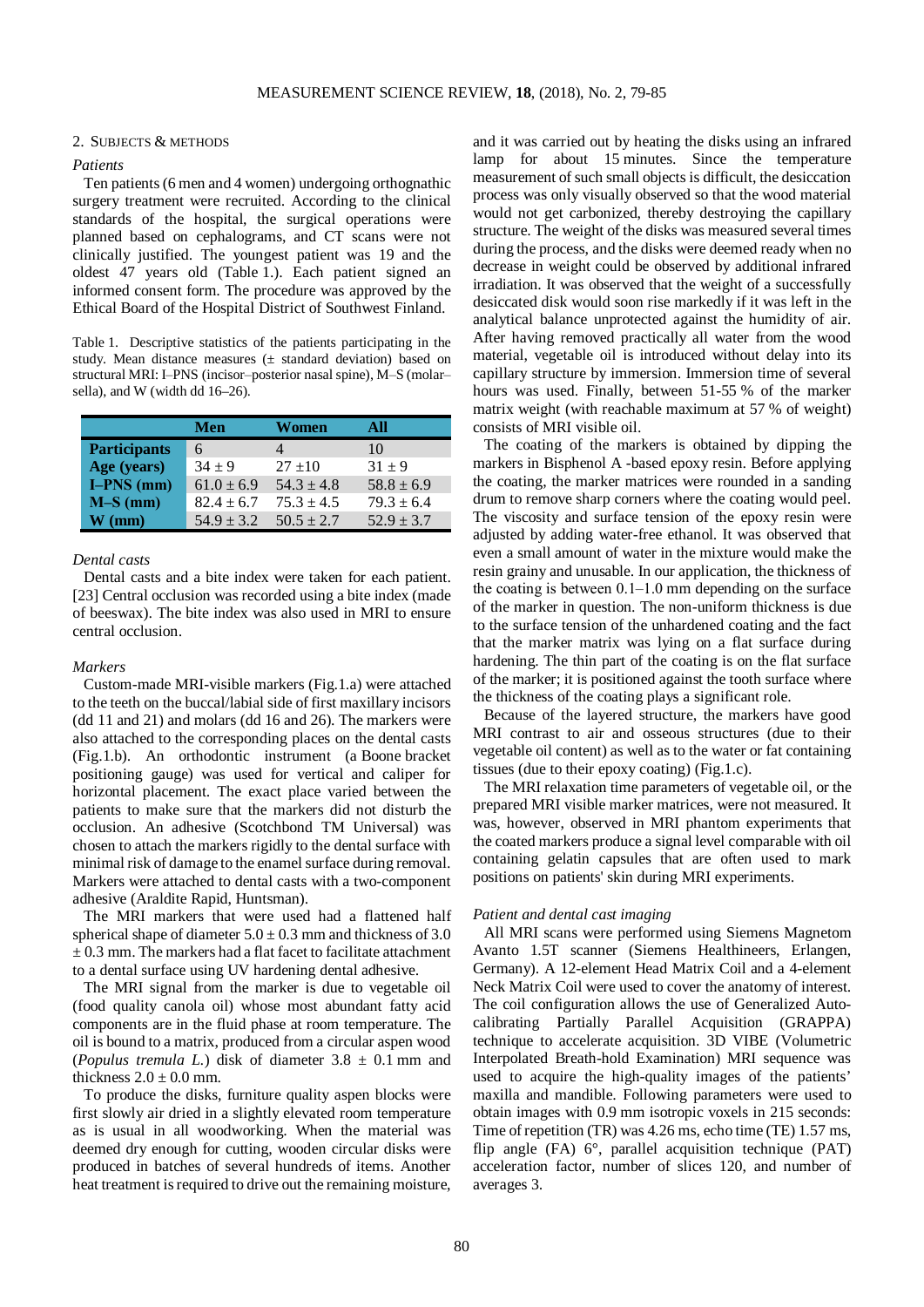For comparison, a data set with 1.8 mm isotropic voxels was acquired during sustained vowel production. Using VIBE sequence and the following parameters the data acquisition took less than 9 seconds: TR 3.75 ms, TE 1.19 ms, FA 6°, PAT 2, number of slices 44, and number of averages 2.

In addition, 3D MRI technique was used to scan the dental casts with the markers. Since dental casts are not visible in MRI, they were embedded in blueberry juice that served as a contrast medium for MRI (Fig.1.d). The following parameters allowed imaging with 0.9 mm isotropic voxels in less than 3 min: TR 4.26 ms, TE 1.57 ms, FA 6°, number of slices 120, and number of averages 4.



Fig.1. a) A marker with a ten cent (euro) coin with diameter 19 mm, b) An inferior view of the dental cast showing the markers on dental cast, c) The corresponding axial slice of the patient showing markers, d) Axial slice of an MR image showing dental cast immersed in blueberry juice.

Cephalometry (Cranex® D, Soredex, Tuusula, Finland) radiographs were used as a benchmark for the teeth alignment method evaluation. The imaging time in cephalogram was 14.6 s. During the imaging, the head was stabilized to avoid movement artifact.

# *Landmarks*

Three cranial landmarks visible in both imaging modalities (X-ray and MR) were selected. These were anterior nasal spine (ANS), posterior nasal spine (PNS), and the midpoint of sella (S). Dental markers in the MRI and the corresponding points on the teeth in lateral X-ray served as additional landmarks.

# *Landmark and marker registration*

Intermarker distances were obtained from the patient MRI, dental cast MRI, and from dental casts using a caliper. The anatomical landmarks were measured from the cephalogram and the patient MRI. The measurements between different modalities were compared.

The landmarks were located in the MR image by adjusting the orientation and position of the mutually orthogonal planes in the orthogonal multi-planar reconstruction (MPR) and recording the coordinate values using OsiriX (Advanced Open-Source PACS Workstation DICOM Viewer) (Fig.2.).



Fig.2. a) The MPR technique was used to locate anatomical landmarks in the midsagittal plane, b) Markers on the maxillary incisors (dd 11, 21), c) The marker on the first maxillary molar (d 16).

The midsagittal plane was aligned based on the foramen magnum or four uppermost vertebrae C1-C4, the eyes, and the palatal arch. The dental markers were registered at planes tangent to the flat surface of the markers. Within the dental casts, the distances between the dental markers as well as the vertical position between the markers and the inferior edge of the crown were measured by a digital vernier caliper (Mitsutoyo, nominal accuracy 0.1 mm). Measured distances between the teeth were dd 11–21, dd 11–16, dd 11–26, dd 21–  $26$ , dd  $21-16$ , and dd  $16-26$  (Fig.3.). Three independent measurements were taken for each measure, and the median value was used in geometrical transformations and statistical analyses. For estimating measurement errors, measurements for one patient were repeated 20 times.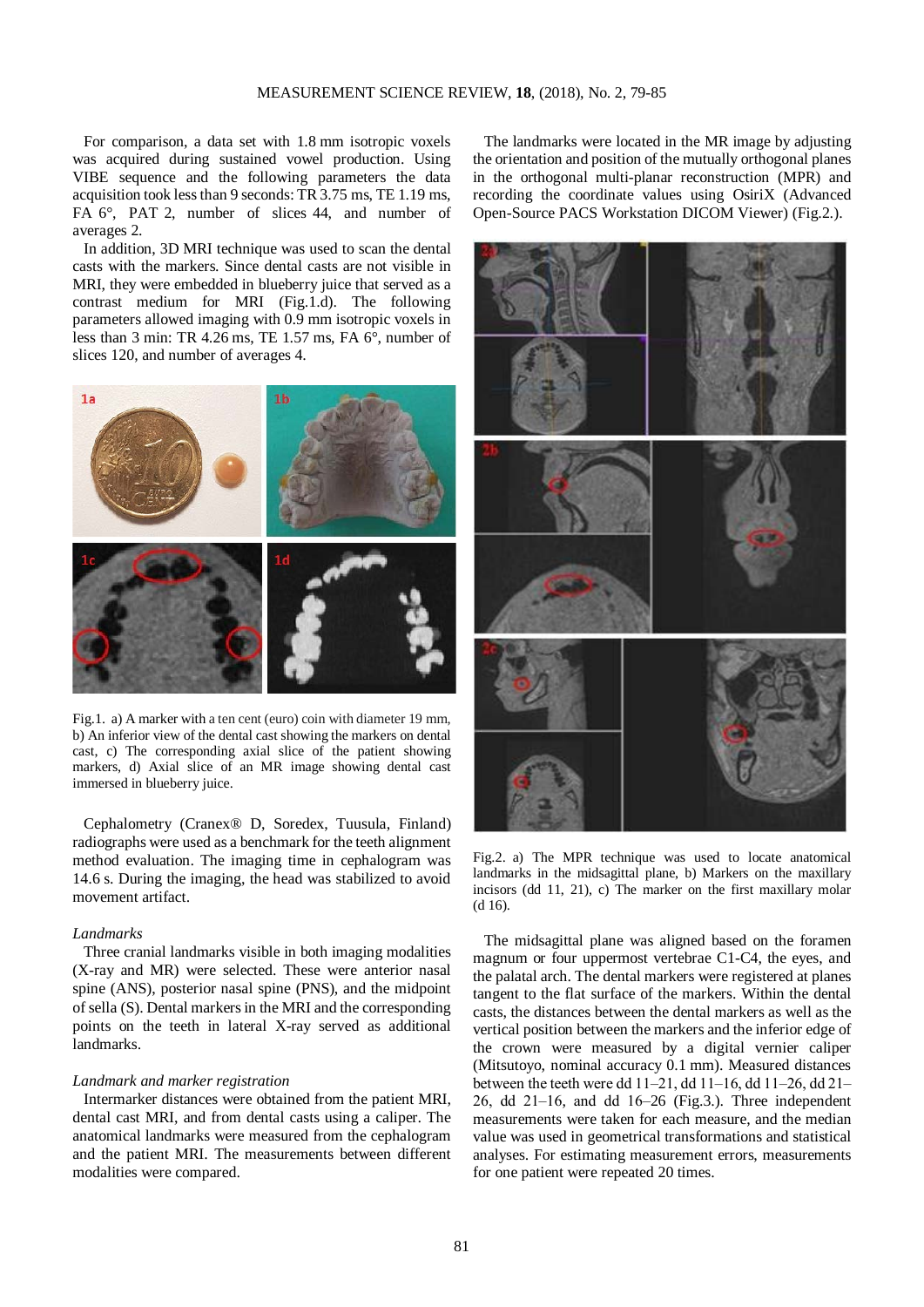

Fig.3. a) Schematic drawing of the distances between the dental markers:  $1 = dd 11-21$ ,  $2 = dd 11-16$ ,  $3 = dd 11-26$ ,  $4 = dd 21-26$ ,  $5 = dd$  21–16, and  $6 = dd$  16–26, b) Illustration of the anatomical landmarks and the markers:  $A =$  Anterior nasal spine,  $P =$  Posterior nasal spine, and  $S =$  Sella.

During the X-ray imaging, the markers were not held in the mouth. By observing marker positions on the dental casts, the corresponding points were registered in the cephalogram. To compare the cephalogram and the MRI data, the MRI data was geometrically transformed to match the corresponding cephalometric distances (Fig.4.). The transformation was very coarse: parasagittal points (incisors, molars) were orthogonally projected to the midsagittal plane (defined as the plane containing ANS, PNS, and sella).



Fig.4. a) A midsagittal slice of an MRI, b) Cephalogram. In both pictures, from the same patient the anatomical landmarks (A = Anterior nasal spine,  $P =$  Posterior nasal spine, and  $S =$  Sella) are clearly observable.

# *Dental cast alignment*

The recorded coordinate values of the markers on the dental cast in MRI and the corresponding coordinate values on the dentitions in MRI were used to create an optimal estimate of the rigid body coordinate transformation based on the singular value decomposition (SVD). [24] The alignment results are presented visually in Fig.5. and summarized in Table 2.

Patients M04 and M06 show subvoxel accuracy, Table 2. Some markers became loose (d26 in M07 and d16 in W05) or were lost completely (d16 in M07). At least three markers are necessary for alignment and due to missing markers could not be done for M03 and W04. \*For M02 the markers were attached to d13 and d23 instead of d11 and d21. \*\*The marker d16 became loose (and consequently misplaced) and was not included in the computation of the optimal rigid transformation.



Fig.5. Translucent 3D models of the head and neck anatomy with dark color for osseous tissue. The dental casts (light brown) are superposed to the images based on the markers (red). The oblique view shows an overbite a), the inferior view of the maxilla shows the lateral asymmetry b), frontal view shows lateral asymmetry in mandible c), and the lateral view d) shows the position of the marker on the molar.

Table 2. Alignment error between optimally rotated and translated dental cast model markers and the intraoral markers.

| Alignment error (mm) |      |          |      |      |  |
|----------------------|------|----------|------|------|--|
| Patient              | d11  | d16      | d21  | d26  |  |
| $M02*$               | 1.61 | 1.62     | 0.88 | 1.28 |  |
| M <sub>03</sub>      | N/A  | N/A      | N/A  | N/A  |  |
| M04                  | 0.40 | 0.28     | 0.60 | 0.69 |  |
| M <sub>06</sub>      | 0.43 | 0.64     | 0.62 | 0.75 |  |
| M07                  | 3.53 | N/A      | 1.91 | 3.68 |  |
| M08                  | 2.41 | 1.91     | 2.57 | 0.89 |  |
| W04                  | N/A  | N/A      | N/A  | N/A  |  |
| W05                  | 0.12 | $7.52**$ | 0.24 | 0.12 |  |
| W06                  | 0.26 | 0.77     | 1.11 | 0.65 |  |
| W07                  | 1.02 | 0.87     | 0.95 | 0.82 |  |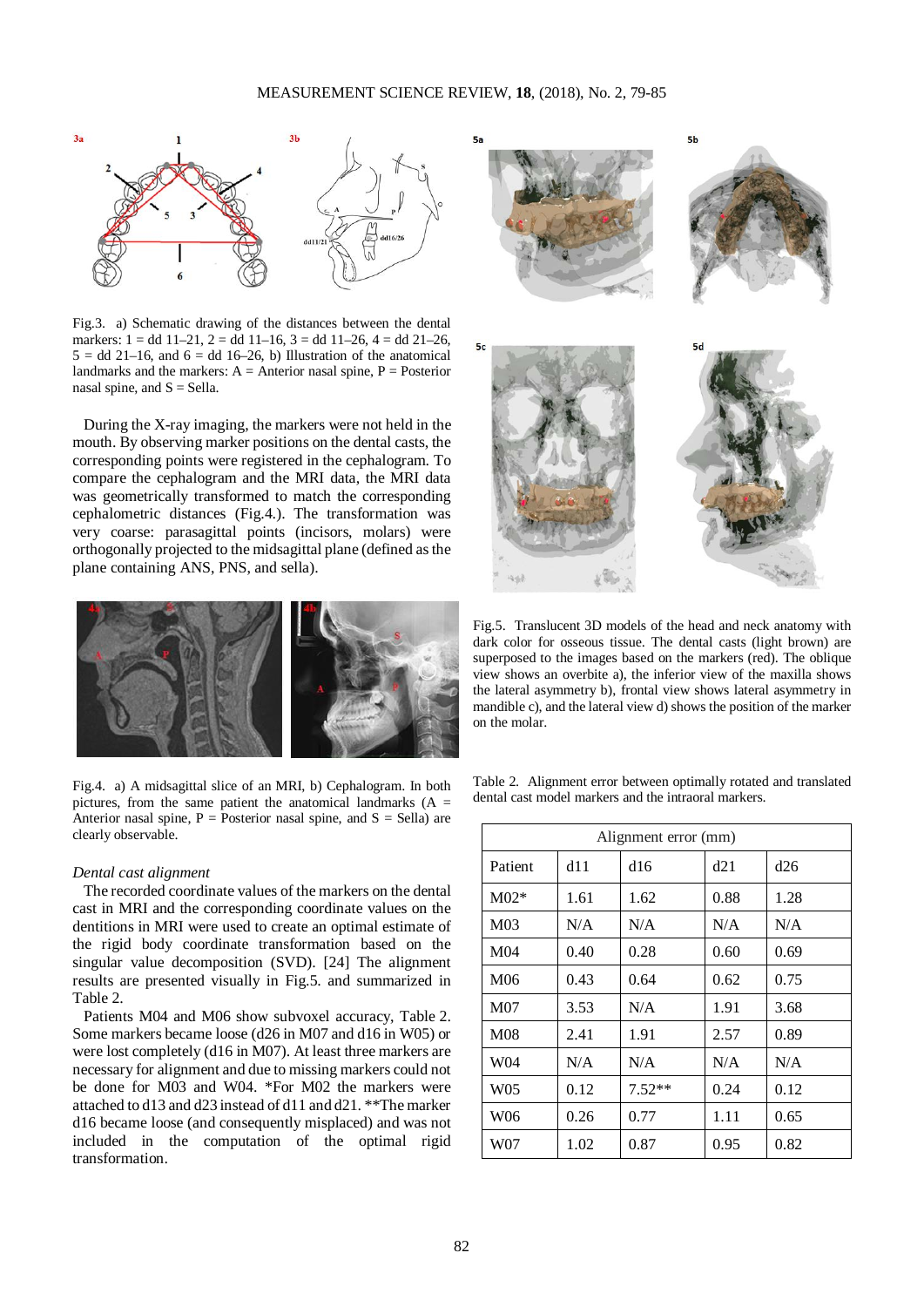# *Statistical analysis*

The data was analyzed for consistency within every modality and for discrepancy across modalities based on distance measures. *Caliper precision* was defined as the residual standard error of the linear regression model with intermarker distance as the dependent variable and the marker pair as the independent variable. *MRI registration precision* for dental markers (including both dental cast and patient MRI) and cranial landmarks was defined similarly. *Cephalometric registration precision* was estimated similarly.

Cranial landmarks offer an alternative to marker-based solutions. The accuracy of locating the landmarks was assessed using three cranial landmarks (ANS, PNS and sella) using repeatedly acquired MRI scans with two spatial resolutions (0.9 mm isotropic voxels, 1.8 mm isotropic voxels). [25], [26] The consistency was again defined as the standard residual error of the fitted linear regression model.

Cross-modally, caliper measurements were compared with the MRI measurements of dental casts and patient MRI. A linear regression model for the dental marker distance differences was fitted, and the standard residual error and the intercept served as a measure for precision and bias. More detailed models included the distance measures as a factor. Similarly, linear regression models were used to compare cephalometric and MRI measures between cranial landmarks. Finally, dental alignment was assessed by linear regression models where the dependent variable was the difference between MRI and cephalometric landmark to marker distance.

# *Visualization of results*

The results were visualized in one patient. Accurate coordinate measurements were made from the dental markers in MRI from the dental cast immersed in blueberry juice and the patient. Based on these coordinates, geometric models were created using the marching cubes algorithm (Fig.5.). [27], [28].

### 3. RESULTS

## *Variability within a modality*

Caliper precision was 0.15 mm. MRI registration precision for dental markers attached to dental cast was 0.32 mm and 0.39 mm when attached to the dentition. The MRI registration precision for the cranial landmarks was 0.57 mm and the cephalometric landmark registration precision was 0.32 mm (Fig.6.). In repeated MRI scans (1.8 mm isotropic voxels) of the same subjects, the cranial landmark registration precision was 1.2 mm.

# *Cross modal comparisons*

Dental cast MRI did not differ significantly from the corresponding caliper measurements (intercept: 0.47 mm, residual standard error: 1.8 mm,  $t = 1.8$ , n.s.). The dental MRI distances were underestimated with respect to the caliper measurements (intercept: 0.77 mm, residual standard error: 1.3,  $t = 4.1$ ,  $p < 0.01$ ). The underestimation was mainly due to dd 21–26 distance (1.6 mm,  $t = 2.8$ ,  $p < 0.01$ ) and dd 11–

16 (1.5 mm,  $t = 2.7$ ,  $p = 0.01$ ). Differences in intermarker distances between dental cast MRI and patient dental MRI measurements were not statistically significant (intercept: 0.0 mm, residual error:  $2.0$  mm,  $t = 0.1$ , n.s.). Cranial landmark accuracy was good (intercept 0.6 mm, residual standard error:  $3.0$  mm,  $t = 1.0$ , n.s.). The distance between dental markers and cranial landmarks was in average  $2.1 \pm$ 2.9 mm larger in MRI compared to cephalogram  $(t = 4.9, df)$  $= 47$ , p  $< 0.01$ ). The molar-PNS distance was 3.0 mm larger  $(p = 0.07)$  and the molar-ANS distance 3.6 mm smaller ( $p =$ 0.01) compared with the average 2.1 mm general overestimation trend.

#### *Dental cast alignment*

The alignment was successful in eight cases and impossible in two cases due to missing data. The difference between the optimally aligned cast and the dental markers varied around one millimeter as shown in Table 2. For M03 and W04, at least two markers were missing preventing alignment. The molar marker (d16) became loose in M07 when entering MRI and could not be reattached in situ while the other molar marker (d26) became loose and displaced within MRI. The resulting rigid transformation contained a reflection and led to erroneous alignment. In W05, the marker d16 became loose and displaced and was not included when determining the rigid transformation. Seven alignments were successful, an example is shown in Fig.5.



Fig.6. Standard deviations (in mm) of repeated measurements for each measuring method.

- A. Caliper measurement from the dental cast.
- B. Dental cast in MRI with 0.9 mm isotropic voxels.
- C. Dentition in MRI with 0.9 mm isotropic voxels.
- D. Cranial landmarks in MRI with 0.9 mm isotropic voxels.
- E. Cranial landmarks in MRI with 1.8 mm isotropic voxels.
- F. Cranial landmarks in cephalogram.

# 4. DISCUSSION

In this publication, a marker-based method to superpose teeth in MRI is presented and evaluated. Several methods to visualize teeth in MRI have been proposed but the teeth alignment methods have been evaluated only perceptually. In this study, the accuracy is determined by repeated measurements and cross modal comparisons. Based on standard deviation of repeated measurements the accuracy for dental markers in MRI, when attached to dental cast and dentition, is 0.32 mm and 0.39 mm, respectively.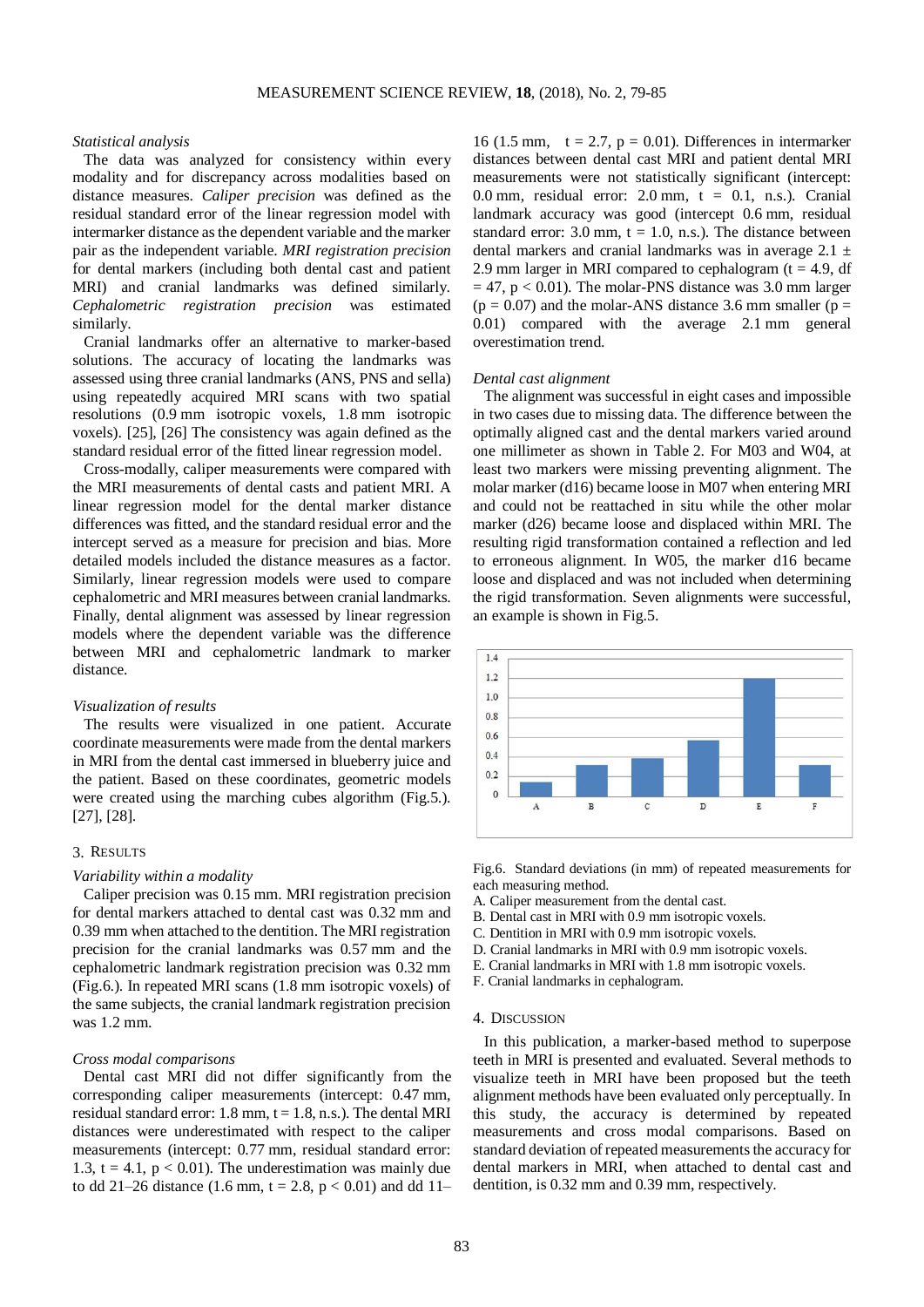Dental MRI marker distances are smaller than the corresponding caliper measurements in the dental casts. The difference is due to ipsilateral comparisons. The poor visibility and moist conditions, especially in molar area, may complicate the attaching of the marker and this way affects the results negatively. This is supported by dental cast caliper and dental cast MRI distances being comparable. On the other hand, the bottom of the marker in MRI may be detected slightly too mesially.

Cranial landmark distances in MRI are comparable to the corresponding cephalometric measurements. The distortion is minor between different imaging methods because the anatomical landmarks were in the midsagittal plane although some of the patients had lateral asymmetries so that the midsagittal plane could not be determined unambiguously.

Even in the same MR stack the detectability of anatomical landmarks is weaker than the detectability of the markers. Firstly, the determination of the midsagittal plane is more difficult than the determination of the marker attachment plane. Secondly, the anatomical shapes (ANS, PNS, and sella) are less symmetrical than the proposed markers which complicates the within plane positioning of the target points.

The measures between markers in 3D MRI and 2D cephalogram showed clear discrepancies. Cephalometric distortion occurs because of different magnification between adjacent parasagittal planes. In MRI, the distances between the anatomical landmarks and markers are systematically 2 mm bigger than in cephalogram. In a cephalogram, the incisors and molars are not situated in the midsagittal plane and thus give a dual image on the radiograph. [26] The error is due to the fact that in cephalograms the supposed locations of markers are estimated too cranially due to the double images. The cephalometric distances are simulated from the MRI by orthogonally projecting the parasagittal marker locations to the mid-sagittal plane which is not an accurate enough model of the cephalogram. However, the exact orientation of the patient with respect to the image plane and the signal source could not be reliably estimated.

The markers were coated by inert plastic for several reasons. Firstly, the oil will little by little seep out of the matrix if there is nothing to stop it. Secondly, the dental resin does not stick to an oily surface. Thirdly, even though the oil impregnated matrix has good MRI contrast against osseous tissue and air, it has poor contrast against soft tissues such as lip and tongue that may touch the tooth and marker surface.

Handling of the hemispherical markers is cumbersome and the marker adherence is not optimal. A custom applicator could make the maneuvering steadier and increase the precision. The markers are attached to the teeth firmly, but some of the markers would come loose if the patient touched them with the tongue or made big lip movements. Nevertheless, even if a marker came loose, the registration is still possible with the remaining three markers. Furthermore, since the proposed markers are attached to the buccal surface of the teeth, there is no distortion in occlusion. However, some types of malocclusion may complicate or even make the attachment of the marker to the labial/buccal surface of the teeth impossible.

Several unsuccessful ideas were tested in the marker design. Small plastic disks were chemically silver-plated in hopes of getting identifiable MRI artefacts such as those produced by amalgam fillings. Objects containing solid hydrocarbons (e.g., paraffin wax and stearin) were tried but no signal was obtained. Liquid oil can be enclosed in small PLA/ABS plastic frames but producing sufficiently small, dimensionally accurate, and oil tight plastic parts appeared to be impossible, at least using inexpensive 3D printers. Using plastic enclosures of some other type, however, is likely to be a cost-effective solution of choice if large scale production of markers is required. Another idea is to plastic coat gelatin capsules containing oil but the authors considered that approach more uncertain and not much easier to implement than binding the oil to a capillary structure.

The dental markers could be placed and located well for every studied patient despite substantial variability in their occlusions. The accuracy achieved is sufficient to separate the hard and soft tissue. At the moment, these markers are not commercially available, but they could be industrially produced. Even if the proposed markers would not be the solution to the tooth visibility in MRI, they may be needed for the evaluation of another method. The marker data is useful to register the anatomy data which comes from different imaging modalities when complete geometric models are needed.

# 5. CONCLUSION

A marker-based solution to superpose teeth to MRI is presented. The markers are visible in MRI and help in aligning the dental models to head and neck anatomy. The accuracy achieved is promising and suggests that digital dental cast models can be superposed to digital models based on MRI with high precision.

## ACKNOWLEDGMENT

The authors would like to thank anonymous reviewers for valuable feedback, Mr. Jarkko Malinen for significant and time-consuming marker manufacturing, and the funding from Aalto Starting Grant, Magnus Ehrnrooth Foundation, and from Hospital district of Southwest Finland, EVO project grant 13939.

#### **REFERENCES**

- [1] Rohner, D., Jaquiéry, C., Kunz, C., Bucher, P., Maas, H., Hammer, B. (2003). Maxillofacial reconstruction with prefabricated osseous free flaps: A 3-year experience with 24 patients. *Plastic and Reconstructive Surgery*, 112 (3), 748-757.
- [2] Plooij, J.M., Maal, T.J., Haers, P., Borstlap, W.A., Kuijpers-Jagtman, A.M., Bergé, S.J. (2011). Digital three-dimensional image fusion processes for planning and evaluating orthodontics and orthognathic surgery. A systematic review. *International Journal of Oral and Maxillofacial Surgery*, 40 (4), 341-352.
- [3] Jones, S. (1929). Radiography and pronunciation. *British Journal of Radiology*, 2 (15), 149-56.
- [4] Scheier, M. (1897). Die Anwendung der Röntgenstrahlen für die Physiologie der Stimme und Sprache. *Deutsche Medizinische Wochenschrift*, 23 (25), 403.